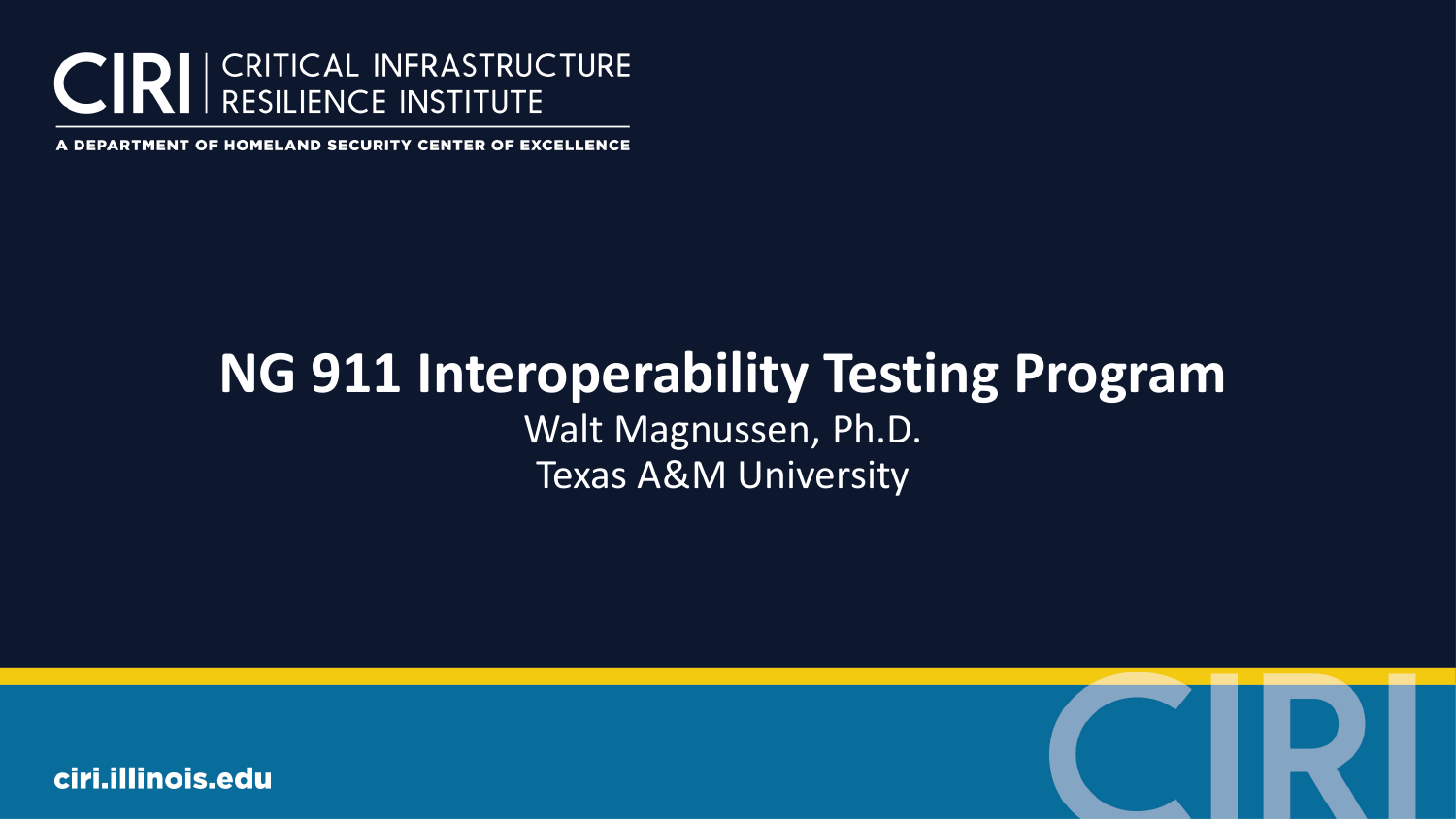

INT OF HOMELAND SECURITY CENTER OF EXCELLENCE



### Project Overview

- Recommend a path forward to design and implement a sustainable NG911 interoperability test program;
- Research Questions;
	- What are the relevant interfaces that need to be tested?
	- Who are the stakeholders that need to be involved in the process?
	- What are other activities in this same or similar spaces?
	- What should the testing model look like?
	- How should it be funded (sustainability)?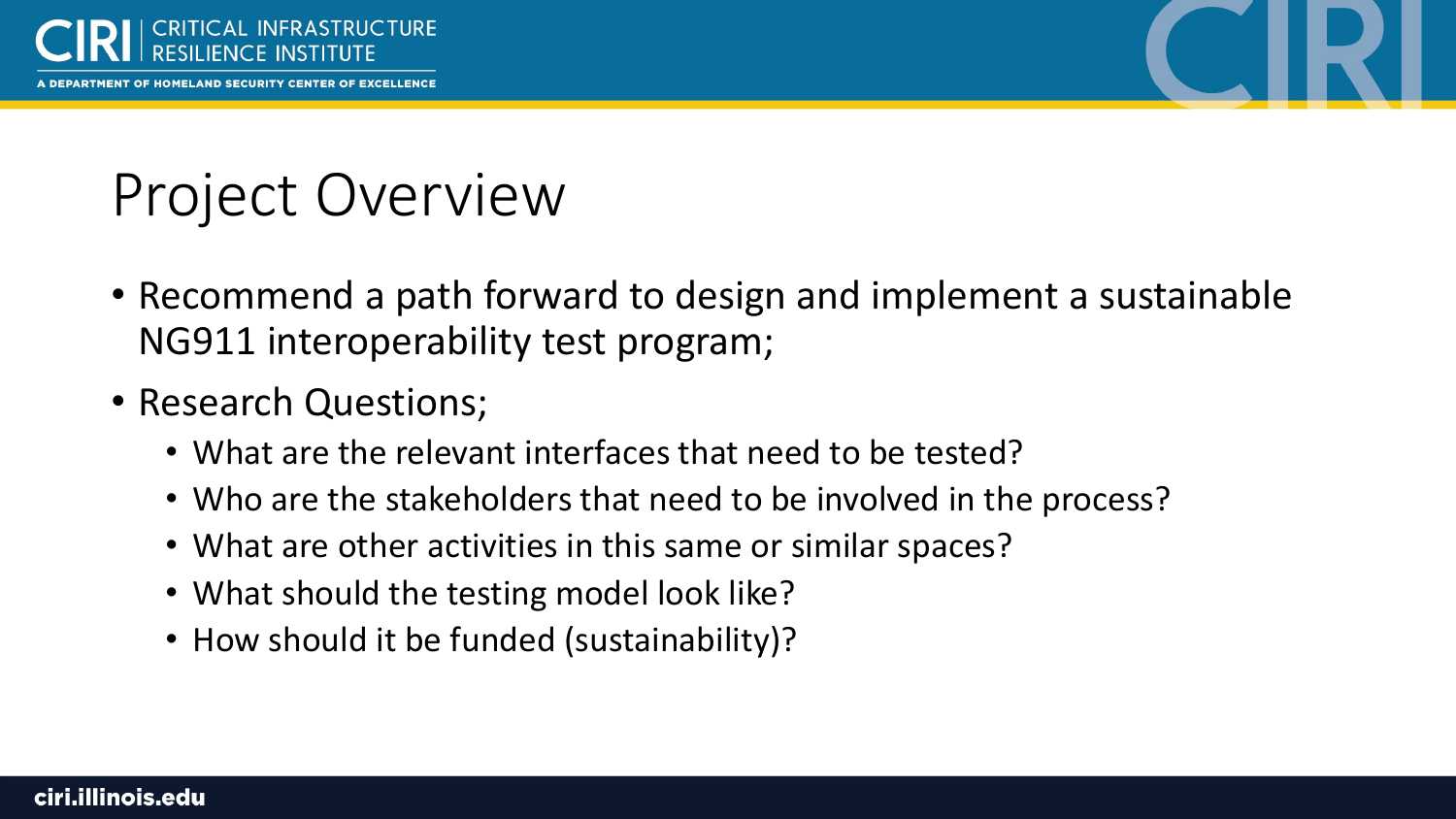



# Project Approach

- Project Leadership will set overall strategy and track progress
	- PI, Co-PI, SME and PM to hold bi-weekly meetings.
- Potential Stakeholders will hold monthly meetings which may be divided into two or more groups (at least technical requirements and sustainability groups)
	- NENA, iCert, APCO, NASNA
- Deep dives with others with related activities (collaborators)
	- ATIS, ETSI, MCPTT Test Suite, Grid Gears
- Outreach
	- Conference Presentations NENA, APCO, IWCE
	- Articles Mission Critical and IWCE magazines
	- Board Briefings NENA, APCO, NASNA, SafeCom NG911 Committee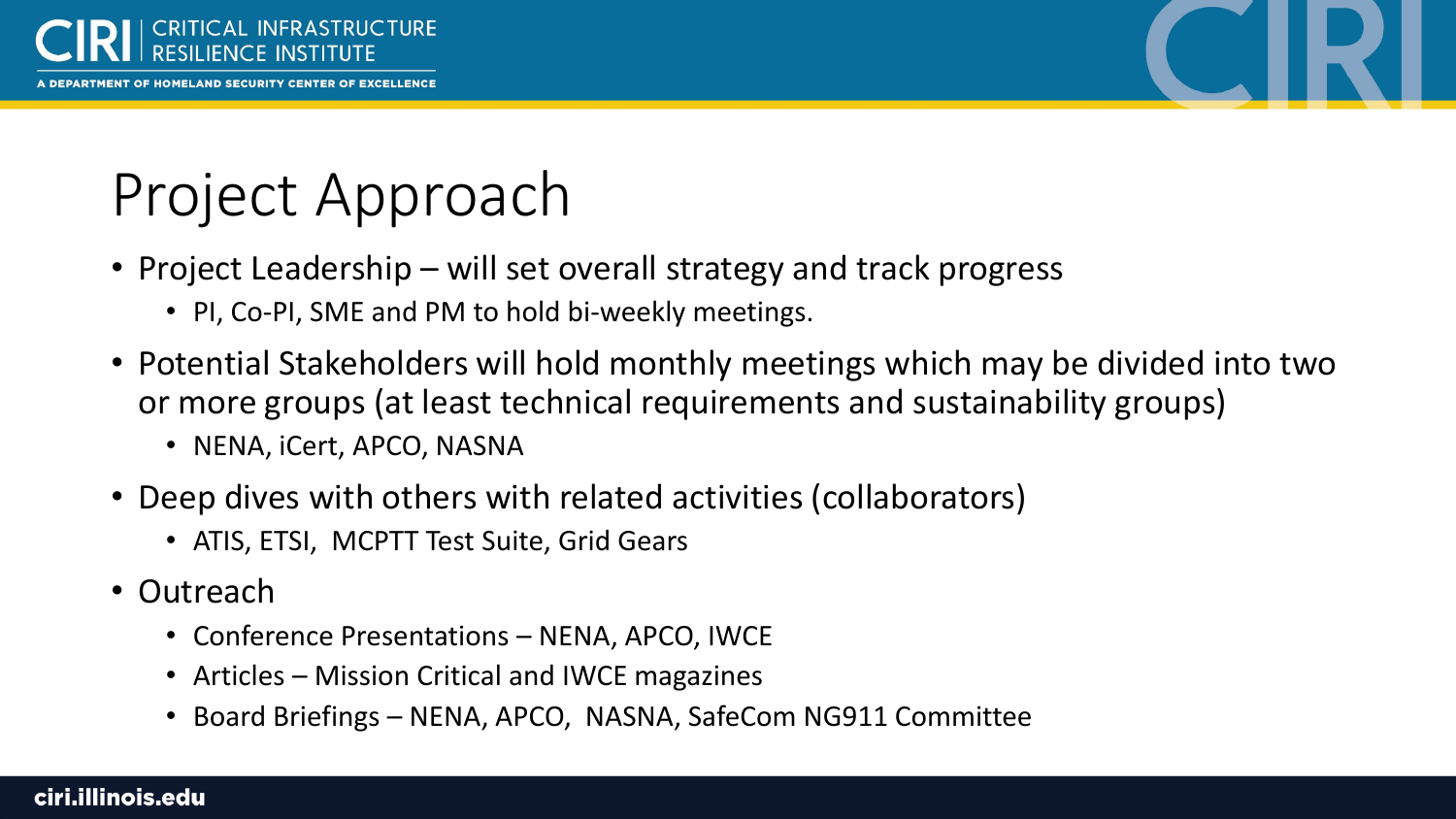

PARTMENT OF HOMELAND SECURITY CENTER OF EXCELLENCE

# Testing and Evaluation

- Testing will not be a part of this Phase 1 project.
- Evaluation will be based upon;
	- Ability to gain industry consensus.
	- Ability to develop a testing protocol.
	- Ability to develop a sustainability plan.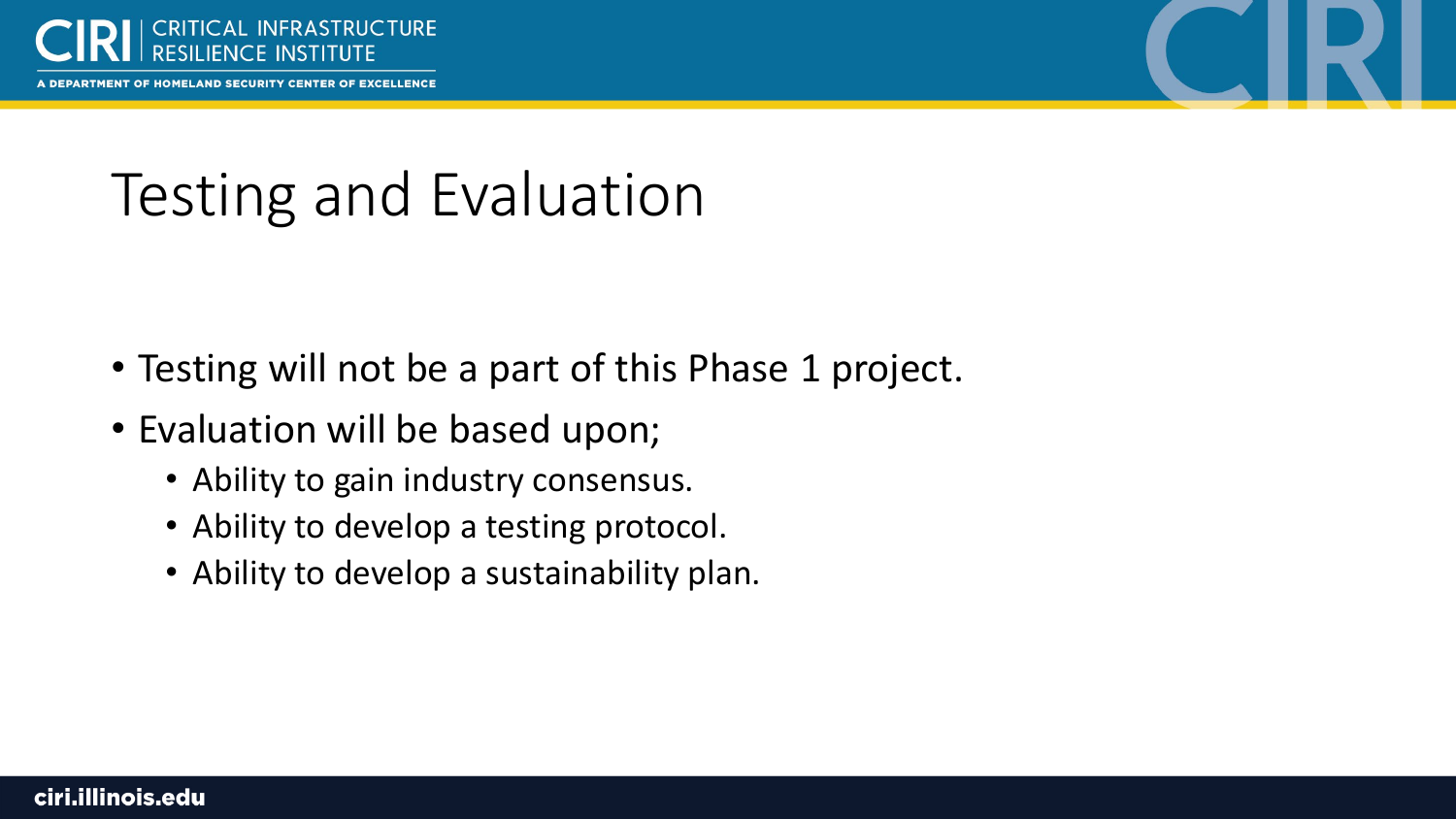

A DEPARTMENT OF HOMELAND SECURITY CENTER OF EXCELLENCE



### Milestones and Accomplishments

**Milestones were listed in the prior slide. Project kickoff was 1 June 2020 Tasks for next 90 days;**

#### **June 2020**

**Introduction letters and initial meetings with potential stakeholders Internal Team meeting to down select if we have too large of a group Recommendation to DHS**

#### **July 2020**

**Kick Off meeting with stakeholders**

**Divide into at least two groups**

**Technical requirements Sustainability requirements (Business Plan)**

#### **August 2020**

**Learn from ETSI project Learn from MCPTT conformance test project (NIST PSCR)**

#### ciri.illinois.edu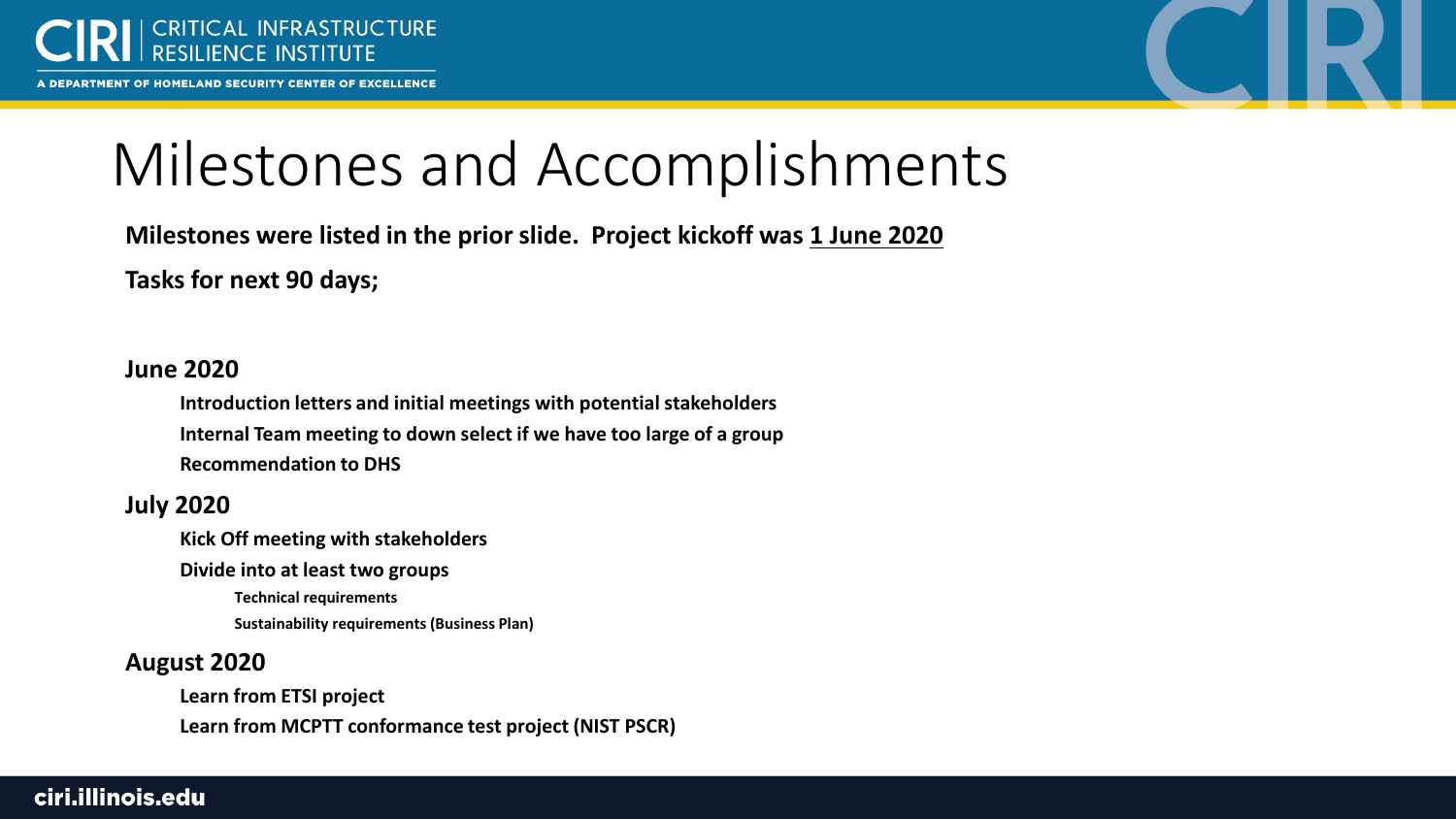

A DEPARTMENT OF HOMELAND SECURITY CENTER OF EXCELLENCE



### Project Impact

**NG 911 Conformance testing has been an issue since 2006**

**Early discussions with NENA.**

**NENA has a working group working on issue**

**iCert has a working group working on issue**

**ETSI has funded a pilot project**

**Standards based solutions will;**

**Reduce CapEx and OpEx**

**Enhance capabilities**

**Promote competition**

**Ensure interoperability and information sharing**

**Increase efficiency (reduce double entry)**

**Guide federal and state funding decisions.**

ciri.illinois.edu